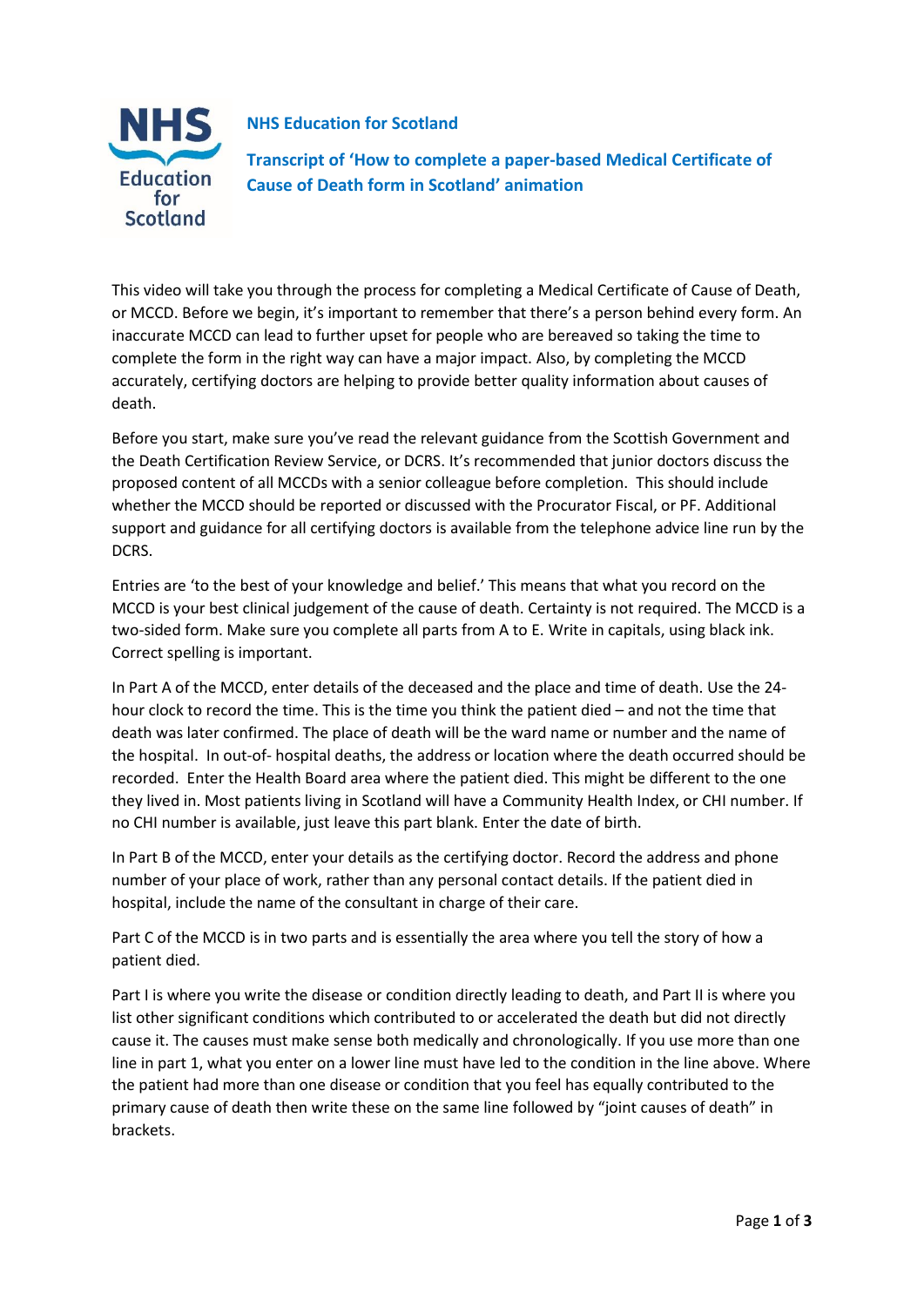In the columns on the right of Part C, enter a figure in at least one column to indicate the approximate interval between onset of the disease or condition and death. Don't use ticks. If the death was due to a sudden event, give the interval as one day. When writing a joint cause of death, state the interval of the first condition identified. In causation, intervals must be provided for all items with the exception of "Old Age" which may be allowed in certain circumstances, most commonly in an unexplained gradual decline leading to death in a patient over 80. Congenital conditions also don't need an interval but add "since birth" to the term. If you wish to enter a cause of death that you believe is the case but you have no confirmatory evidence, you can qualify it with 'probable' or 'presumed'.

In relation to COVID-19 related deaths, "COVID-19 disease" is the preferred term. If the disease is suspected but not confirmed, you can write: "Presumed COVID-19 disease". "Post-COVID-19 syndrome" is the correct term for disease causing symptoms past 12 weeks.

If smoking, alcohol or obesity have significantly contributed to the death for example, they are associated with cancer or cirrhosis, they should be included.

Cancer histology, sites and organisms in infections, including resistance and routes of infection are important and should be entered if known. Metastases are also important and may occur at different times. If they are multiple use the interval from the time metastases were first identified. Don't use the word 'accident'. For example, cerebrovascular accident isn't allowed. Use 'stroke' or a more specific description instead. A stroke should also be recorded as ischaemic or haemorrhagic, with the anatomical area and side affected added if known. You also shouldn't use the term 'natural causes' alone with no specification of any disease as it is not sufficient to allow a death to be registered. Likewise, the term 'organ failure' or 'multi-organ failure' shouldn't be used alone without specifying the disease or condition that led to the organ failure. Don't include any abbreviations except for HIV, AIDS, COVID-19 or SARS-CoV-2, which are permissible.

In Part D of the MCCD, you need to confirm the presence or absence of any potential hazards. Patients may have dangerous implants or infections that are completely unrelated to the cause of death. Information about hazards is important for those who may have to handle the body for embalming or cremation, with the possibility of contamination or explosion.

Part E of the form is divided into five sections. Post mortem examination, Attendance on deceased, Procurator Fiscal, Extra information and Maternal deaths.

Box PM1, PM2, or PM3 should be ticked to indicate the status of any post mortem examination carried out. Issuing the MCCD should not be delayed because PM2 is ticked. This indicates that post mortem information may be available later. The MCCD would not normally be changed based on this. It is the statutory duty of the doctor, who has "attended" the deceased during the last illness, to issue the MCCD. There's no clear legal definition of "attended", but it is generally accepted to mean a doctor who has cared for the patient during the illness or condition that led to death or failing that a doctor who can access the patient's medical records and results of investigations.

You should be aware of all of the types of death that must be reported to the PF. Don't tick the 'Procurator Fiscal PF' box if the Procurator Fiscal has been consulted for advice only and, after discussions, it has been agreed that the circumstances of the death in question are not reportable. Such discussion should be recorded in the deceased patient's clinical records. The extra information box should only be ticked if there is significant information awaited, for example, a laboratory result, histology from a tumour that has not yet been identified or a post mortem report.